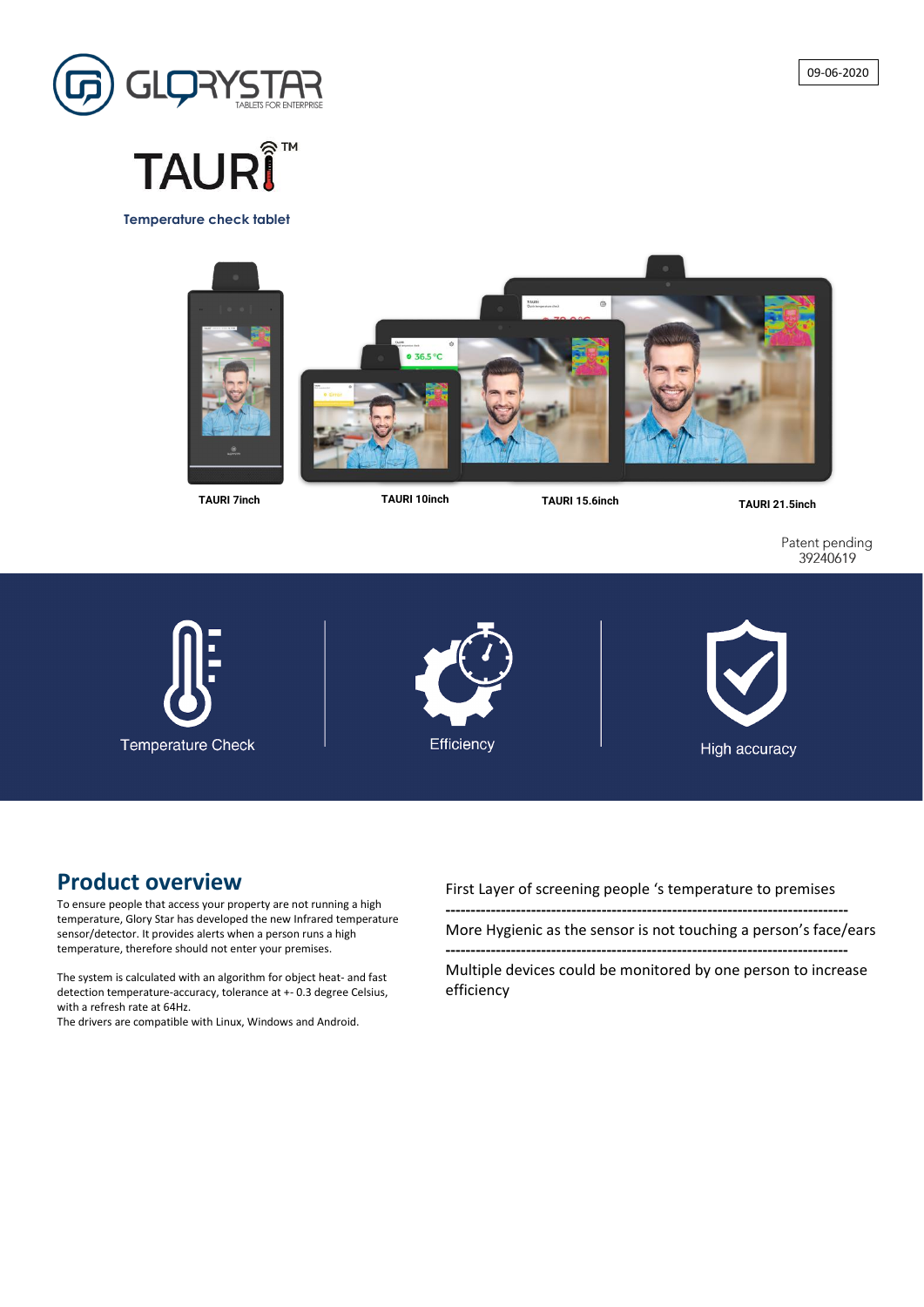### **TAURI™ Temperature check tablet**

\*see dimensional drawings for details

|                    |                                        |                                                                                                                                                                                                                                                                                                                                                                                                                                                                                                                                                                                                                             | <b>GAD101-A Part#TAURI</b>                                                                                 | <b>NEB156 Part#TAURI</b>                                                                              | <b>NEB215 Part#TAURI</b>                                                                                     | <b>VOD073 Part#TAURI</b>                          |  |  |
|--------------------|----------------------------------------|-----------------------------------------------------------------------------------------------------------------------------------------------------------------------------------------------------------------------------------------------------------------------------------------------------------------------------------------------------------------------------------------------------------------------------------------------------------------------------------------------------------------------------------------------------------------------------------------------------------------------------|------------------------------------------------------------------------------------------------------------|-------------------------------------------------------------------------------------------------------|--------------------------------------------------------------------------------------------------------------|---------------------------------------------------|--|--|
| <b>Screen size</b> |                                        |                                                                                                                                                                                                                                                                                                                                                                                                                                                                                                                                                                                                                             | 10''                                                                                                       | 15.6''                                                                                                | 21.5''                                                                                                       | 7"                                                |  |  |
| Panel info.        | <b>Resolution</b>                      | 1280 x 800                                                                                                                                                                                                                                                                                                                                                                                                                                                                                                                                                                                                                  |                                                                                                            | 1920 x 1080                                                                                           |                                                                                                              | 800 x 1280                                        |  |  |
|                    | <b>Brightness</b>                      |                                                                                                                                                                                                                                                                                                                                                                                                                                                                                                                                                                                                                             | 350 cd/m2                                                                                                  |                                                                                                       | 250 cd/ $m2$                                                                                                 | 400nits                                           |  |  |
|                    | Contrast ratio                         |                                                                                                                                                                                                                                                                                                                                                                                                                                                                                                                                                                                                                             | 800:1                                                                                                      | 1000:1                                                                                                |                                                                                                              | 800:1                                             |  |  |
|                    | <b>Aspect Ratio</b>                    | 16:10                                                                                                                                                                                                                                                                                                                                                                                                                                                                                                                                                                                                                       |                                                                                                            |                                                                                                       | 16:9                                                                                                         | 16:10                                             |  |  |
|                    | <b>Active Display</b><br>Area          | 134.8 x 216.2mm                                                                                                                                                                                                                                                                                                                                                                                                                                                                                                                                                                                                             |                                                                                                            | 344.16 x 193.59 mm                                                                                    | 476.06 x 267.786 mm                                                                                          | 154 x 86 mm                                       |  |  |
|                    | <b>Viewing angle</b>                   |                                                                                                                                                                                                                                                                                                                                                                                                                                                                                                                                                                                                                             | H:170°/V:170°                                                                                              |                                                                                                       | H:178°/V:178°                                                                                                | H:85°/V:85°                                       |  |  |
|                    | Touch Tech.                            | 5 point cap touch (6H semi-tempered glass)                                                                                                                                                                                                                                                                                                                                                                                                                                                                                                                                                                                  |                                                                                                            | 10 point cap touch (reflective glass)                                                                 |                                                                                                              | Anti-glare Capacitive Touch,<br>IP65 Front Glass  |  |  |
| <b>Hardware</b>    | <b>CPU</b>                             |                                                                                                                                                                                                                                                                                                                                                                                                                                                                                                                                                                                                                             |                                                                                                            | RK3288 Cortex A17,                                                                                    |                                                                                                              |                                                   |  |  |
| &OS                |                                        |                                                                                                                                                                                                                                                                                                                                                                                                                                                                                                                                                                                                                             |                                                                                                            | Quad core 1.8GHz                                                                                      |                                                                                                              | Quad Core A35                                     |  |  |
|                    | <b>RAM</b>                             | 2GB DDR3                                                                                                                                                                                                                                                                                                                                                                                                                                                                                                                                                                                                                    | 2GB DDR3 (up to 4GB<br>DDR3)                                                                               | 2GB DDR3                                                                                              | 2GB DDR3 (up to 4GB DDR3)                                                                                    | 2GB                                               |  |  |
|                    | <b>ROM</b>                             | 8GB eMMC Flash                                                                                                                                                                                                                                                                                                                                                                                                                                                                                                                                                                                                              | 8GB (up to 16GB) eMMC<br>Flash                                                                             | 8GB eMMC Flash                                                                                        | 8GB (up to 16GB) eMMC Flash                                                                                  | 8GB                                               |  |  |
| Software           | OS<br><b>TAURI</b> features            |                                                                                                                                                                                                                                                                                                                                                                                                                                                                                                                                                                                                                             |                                                                                                            | Android 7.1                                                                                           |                                                                                                              | Android 8.1                                       |  |  |
| Video/<br>Image    | <b>Video format</b>                    | Define temperature range for alert<br>Adjust volume of alert sound<br>OTA Feature Update<br><b>Heat Map Generation</b><br>Multi Language support<br>Calibration<br>Customize temperature result message<br>Customize wear mask reminder message<br>High temperature email notifications<br>Customizable screen saver videos - free advertising<br>TCP/IP Relay for access control<br>Dual monitor display<br>Face detection<br>Optional facial recognition<br>H.265, VP8, RV, WMV, AVS,<br>H.265, VP8, RV, WMV, AVS, H.263, MPEG4,<br>H.263. MPEG4, HTML5, Flash<br>H.265, VP8, RV, WMV, AVS, H.263. MPEG4, HTML5, Flash 10 |                                                                                                            |                                                                                                       |                                                                                                              |                                                   |  |  |
|                    | <b>Audio format</b>                    |                                                                                                                                                                                                                                                                                                                                                                                                                                                                                                                                                                                                                             |                                                                                                            | Up to 4K x 2K decoding, HTML5, Flash 10<br>MP3/ WMA/ AAC etc.                                         |                                                                                                              | 10                                                |  |  |
|                    |                                        |                                                                                                                                                                                                                                                                                                                                                                                                                                                                                                                                                                                                                             |                                                                                                            |                                                                                                       |                                                                                                              |                                                   |  |  |
| Audio              | Image format<br>Speaker                |                                                                                                                                                                                                                                                                                                                                                                                                                                                                                                                                                                                                                             | JPEG, BMP, PNG                                                                                             |                                                                                                       |                                                                                                              |                                                   |  |  |
|                    |                                        |                                                                                                                                                                                                                                                                                                                                                                                                                                                                                                                                                                                                                             | $1W \times 2$                                                                                              |                                                                                                       | $2W \times 2$                                                                                                | Waterproof speaker, 2W x 1<br>Echo cancelling mic |  |  |
| Communic           | <b>Bluetooth</b>                       |                                                                                                                                                                                                                                                                                                                                                                                                                                                                                                                                                                                                                             |                                                                                                            |                                                                                                       | EDR 4.0                                                                                                      | EM4100, Mifare s50 S70,                           |  |  |
| ation              | <b>RFID</b>                            |                                                                                                                                                                                                                                                                                                                                                                                                                                                                                                                                                                                                                             |                                                                                                            |                                                                                                       |                                                                                                              |                                                   |  |  |
|                    | Wi-Fi                                  |                                                                                                                                                                                                                                                                                                                                                                                                                                                                                                                                                                                                                             | 2GHz + 5GHz                                                                                                |                                                                                                       |                                                                                                              |                                                   |  |  |
|                    | <b>Ethernet</b>                        |                                                                                                                                                                                                                                                                                                                                                                                                                                                                                                                                                                                                                             | 10/100 LAN                                                                                                 |                                                                                                       |                                                                                                              |                                                   |  |  |
| General            | Color                                  |                                                                                                                                                                                                                                                                                                                                                                                                                                                                                                                                                                                                                             |                                                                                                            | <b>Black</b>                                                                                          |                                                                                                              |                                                   |  |  |
| information        | I/O                                    |                                                                                                                                                                                                                                                                                                                                                                                                                                                                                                                                                                                                                             | RJ45 x 1; USB x 1; SD slot x 1; Micro-USB x 1;<br>3.5mm audio x 1; Recover x 1. expandable 2<br><b>USB</b> | RJ45 x 1; USB x 2; SD slot<br>x 1; Micro-USB x 1;<br>3.5mm audio x 1;<br>Recover x 1; GPIO<br>Support | RJ45 x 1; USB x 4; SD slot x 1; Micro-USB x<br>1; 3.5mm audio $x$ 1;<br>Recover x 1; RS232 x 2; GPIO Support | Relay x 2, RS485 x 1, RS232 x 1                   |  |  |
|                    | <b>AV capability</b>                   |                                                                                                                                                                                                                                                                                                                                                                                                                                                                                                                                                                                                                             |                                                                                                            | Front Facing Camera 2 MP fixed focus<br>Tablet, Power Adaptor, Power cable                            |                                                                                                              | Dual Camera, 1 RGB, 1 Infrared                    |  |  |
|                    | <b>Included in Box</b>                 |                                                                                                                                                                                                                                                                                                                                                                                                                                                                                                                                                                                                                             | TAURI 7 with Wall Mount                                                                                    |                                                                                                       |                                                                                                              |                                                   |  |  |
|                    | <b>Sensors</b>                         | G-sensor                                                                                                                                                                                                                                                                                                                                                                                                                                                                                                                                                                                                                    |                                                                                                            |                                                                                                       |                                                                                                              | Proximity sensor;<br>Ambient sensor;              |  |  |
|                    | Consumption                            |                                                                                                                                                                                                                                                                                                                                                                                                                                                                                                                                                                                                                             | <b>11W</b>                                                                                                 | 15W                                                                                                   | 32W                                                                                                          | 12W                                               |  |  |
|                    | Power input                            |                                                                                                                                                                                                                                                                                                                                                                                                                                                                                                                                                                                                                             | 12V 2A                                                                                                     |                                                                                                       | 12V 5A                                                                                                       | Either 12V DC or POE                              |  |  |
|                    | <b>Operating</b><br><b>Environment</b> |                                                                                                                                                                                                                                                                                                                                                                                                                                                                                                                                                                                                                             |                                                                                                            |                                                                                                       |                                                                                                              |                                                   |  |  |
|                    | <b>Certification</b>                   | Operating: 20%-80%; Storage: 10%-95%<br>CE, FCC, ROHS                                                                                                                                                                                                                                                                                                                                                                                                                                                                                                                                                                       |                                                                                                            |                                                                                                       |                                                                                                              |                                                   |  |  |
|                    | Language<br><b>VESA</b>                | Multi language                                                                                                                                                                                                                                                                                                                                                                                                                                                                                                                                                                                                              |                                                                                                            |                                                                                                       |                                                                                                              |                                                   |  |  |
| <b>Infrared</b>    | Power input                            |                                                                                                                                                                                                                                                                                                                                                                                                                                                                                                                                                                                                                             | VESA 75                                                                                                    |                                                                                                       | <b>VESA 100</b><br>3.3 - 3.6V, 50mA, USB connect                                                             |                                                   |  |  |
| temperatur         | Temperature                            |                                                                                                                                                                                                                                                                                                                                                                                                                                                                                                                                                                                                                             |                                                                                                            |                                                                                                       |                                                                                                              |                                                   |  |  |
| e                  | check distance                         |                                                                                                                                                                                                                                                                                                                                                                                                                                                                                                                                                                                                                             |                                                                                                            |                                                                                                       | $0.5m - 1m$                                                                                                  |                                                   |  |  |
| Sensor             | Temperature<br>check range             | $-45^{\circ}$ C - 30 $^{\circ}$ C                                                                                                                                                                                                                                                                                                                                                                                                                                                                                                                                                                                           |                                                                                                            |                                                                                                       |                                                                                                              |                                                   |  |  |
|                    | Temperature<br>check error             | $±0.3$ °C                                                                                                                                                                                                                                                                                                                                                                                                                                                                                                                                                                                                                   |                                                                                                            |                                                                                                       |                                                                                                              |                                                   |  |  |
| <b>Dimension</b>   | Size (W x D $\times$ H)                |                                                                                                                                                                                                                                                                                                                                                                                                                                                                                                                                                                                                                             | 258 x 34 x 218 mm                                                                                          | 394 x 44 x 291 mm                                                                                     | 535 x 48 x 366 mm                                                                                            | 230 x 112 x 40 mm                                 |  |  |
|                    | <b>Product Weight</b>                  |                                                                                                                                                                                                                                                                                                                                                                                                                                                                                                                                                                                                                             | 1.27kg                                                                                                     | 2.4kg                                                                                                 | 4.74kg                                                                                                       | 1.5 <sub>kg</sub>                                 |  |  |
|                    | <b>Gift Box Size</b>                   |                                                                                                                                                                                                                                                                                                                                                                                                                                                                                                                                                                                                                             | 393 x 72 x 268 mm                                                                                          | 444 x 112 x 378 mm                                                                                    | 583 x 114 x 452 mm                                                                                           | 405 x 208 x 127 mm                                |  |  |
|                    | <b>Master Carton</b><br><b>Size</b>    |                                                                                                                                                                                                                                                                                                                                                                                                                                                                                                                                                                                                                             | 560 x 410 x 390 mm                                                                                         | 462 x 356 x 405 mm                                                                                    | 601 x 360 x 476 mm                                                                                           | 440 x 420 x 405 mm                                |  |  |
|                    | <b>Master Carton</b><br>Weight         |                                                                                                                                                                                                                                                                                                                                                                                                                                                                                                                                                                                                                             | 16.4kg                                                                                                     | 9.6kg                                                                                                 | 18.3kg                                                                                                       | 2kg(without bracket)                              |  |  |
|                    | <b>Units per Master</b><br>Canton      |                                                                                                                                                                                                                                                                                                                                                                                                                                                                                                                                                                                                                             | 10pcs                                                                                                      | 3pcs                                                                                                  | 3pc                                                                                                          | 6pcs                                              |  |  |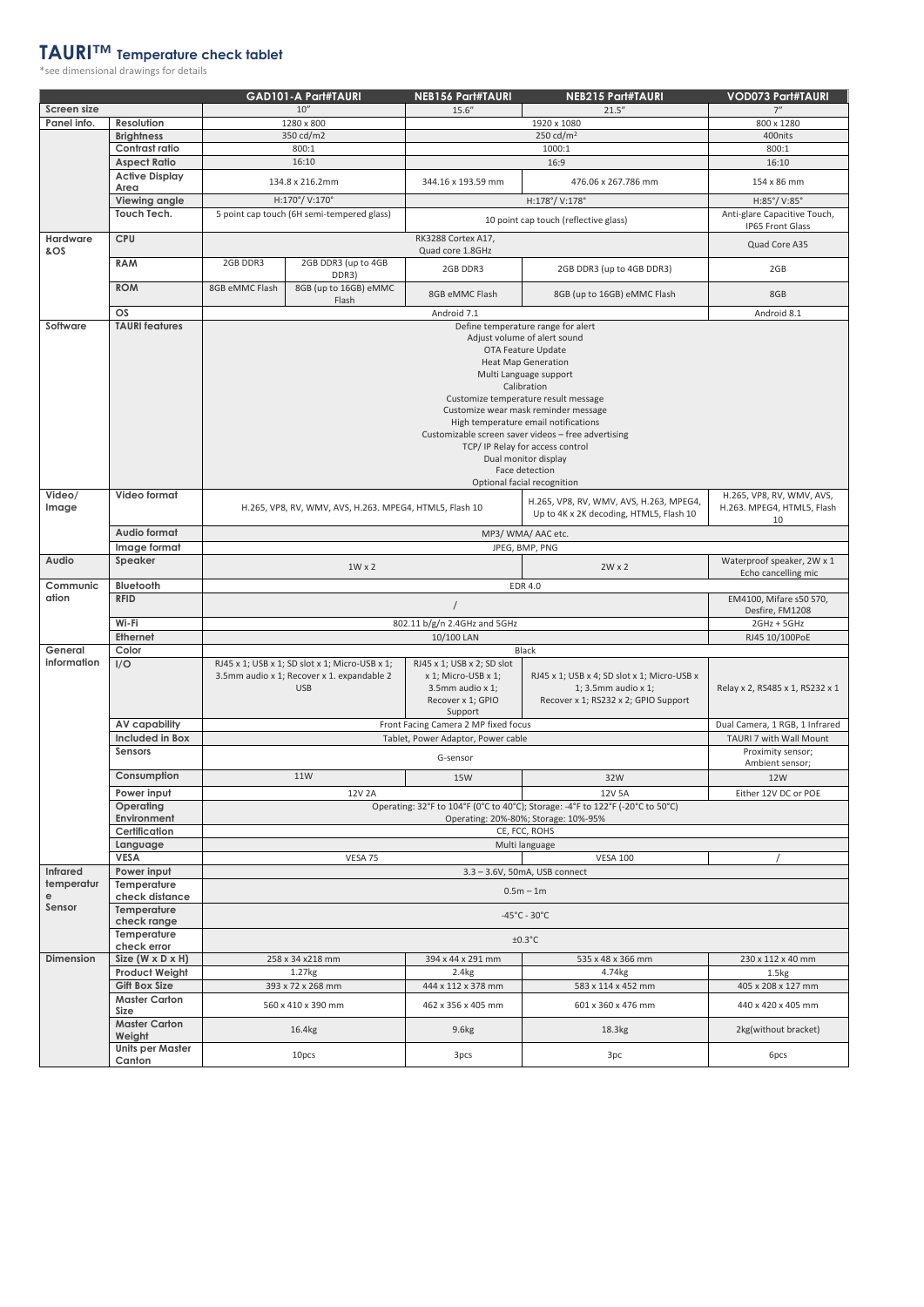| Q: How accurate is the Infrared Sensor?                                                                                                                      |
|--------------------------------------------------------------------------------------------------------------------------------------------------------------|
| A: $+/-$ 0.3 degree Celsius                                                                                                                                  |
| Q: What is the distance?                                                                                                                                     |
| A: 0.5 to 1 meter                                                                                                                                            |
| Q: What is the speed?                                                                                                                                        |
| A: within 1 second                                                                                                                                           |
| Q: How many people can it detect one time?                                                                                                                   |
| A: 1 person at a time.                                                                                                                                       |
| Q: If there are groups of people trying to enter, will it slow-down the line of people entering?                                                             |
| A: Yes, it would, people would still need to enter one by one.                                                                                               |
| Q: Do we need an app/software with this?                                                                                                                     |
| A: We have a ready app that detects temperature and locks down through STAROS.                                                                               |
| Q: Is there an option to store the data of people checked? If yes, how far back?                                                                             |
| A: Could develop this later, but it involves building a database and cloud management system, however there are privacy issues to be considered.             |
| Q: Is the unit able to detect people of different heights (e.g. children, adults 3' to 6.5')?                                                                |
| A: There's a visible sensor and a camera that will show your face through the LCD screen. From there you can see your head and also temperature.             |
| Q: Is there a specified height the product should be placed?                                                                                                 |
| A: There is a camera in the tablet; as long as you can see your face in the screen, it will show.                                                            |
| Q: How about people with head scarf? What point of the head is measured.                                                                                     |
| A: Need to place head within 0.5 meter from the sensor for accurate reading                                                                                  |
| Q: Are there any data/tests available regarding the accuracy of this unit?                                                                                   |
| A: The accuracy is at 0.3 degree Celsius which is provided by our component manufacturer located in Germany. For the past few months this module has         |
| been implemented with projects for access control.                                                                                                           |
| Q: How many people per hour can pass through?                                                                                                                |
| A: Around 1800 person per hour                                                                                                                               |
| Q: Is there a chance it will overheat?                                                                                                                       |
| A: It can get heated up upon long term use, but we have heat dissipation design to withstand this.                                                           |
| Q: How's the unit attached to the tablet?                                                                                                                    |
| A: VESA 100 x 100 or 75 x 75                                                                                                                                 |
| Q: Is there a user interface that will be running on the device or is this just a hardware only solution?                                                    |
| A: Yes, it is a total solution of hardware, software and user interface.                                                                                     |
| Q: How does the alert message work, is there display and sound too?                                                                                          |
| A: On the display screen, it would show the person's face, the person's current temperature, and when it runs a temperature higher than what you have        |
| set as normal, the tablet would have an alert sound made.                                                                                                    |
| Q: What is the degree that it would stop access? Or detect as alert?                                                                                         |
| A: You are able to customize settings to set temperature threshold.                                                                                          |
| Q: Does the devices need a special configuration?                                                                                                            |
| A: Right now it's just plug and play, no special configuration required.                                                                                     |
| Q: Dual Language - Is it possible to have dual-language appear in the app (e.g. French and English or only one language at the time?                         |
| A: Right now only one language, adding dual language could be a custom make project.                                                                         |
| Q: Do we have approval from any medical body (e.g. FDA)                                                                                                      |
| A: It's not an approved FDA medical device, undetermined if this classifies as a medical device as it is not making any diagnosis.                           |
| Q: Is it FCC and CE compliant?                                                                                                                               |
| A: Yes, it is EN 60950-1:2006+ A11:2009+A1:2010+A12:2011+A2:2013. FCC Rule Parts 15C.                                                                        |
| Q: Is there a document from to explain that the measurement of the temperature is not affected by a person who just exercised or drank hot beverage (elevate |
| body heat)?                                                                                                                                                  |
| A: No, the sensor detects actual physical temperature. Usually when this happens, you need to do an independent check with that person.                      |
| Q: Is TAURI calibrated?                                                                                                                                      |
| A: TAURI sensor has been calibrated with a thermal black body before shipment. When the sensor activates, it takes 2-3 minutes to auto calibrate to reach    |
| thermal stability. If it's already been calibrated before shipment, TAURI will also auto calibrate itself when it boots up.<br>Q: Show movies on Tauri?      |
| A: In mid June- with no cost in updating TAURI- there will be a customizable Screen Saver Video that                                                         |
| allows to play customized Video when no one is scanning at TAURI. This allows companies to promote their personalized message.                               |
|                                                                                                                                                              |
| Q: Is it possible to show on dual screen?                                                                                                                    |
| A: To respect and protect the temperature result data of the users while scanning, TAURI can be connected to a separate monitor through its HDMI output      |

and the results of the temperature data is shown to a secondary screen but not on TAURI.

#### **Q: During operation does the tablet need to be connected to the WIFI?**

A: No it does not, it only needs to be connected to WIFI during the OTA ( over the air) update

#### **Q: Is there a sleep mode on TAURI?**

A: Right now it is at constant on, however there's a power button at the back that you can press that will black out the screen like cellphone.

#### **Q: Is TAURI DSGVO ?**

A: Tauri is DSGVO compliant